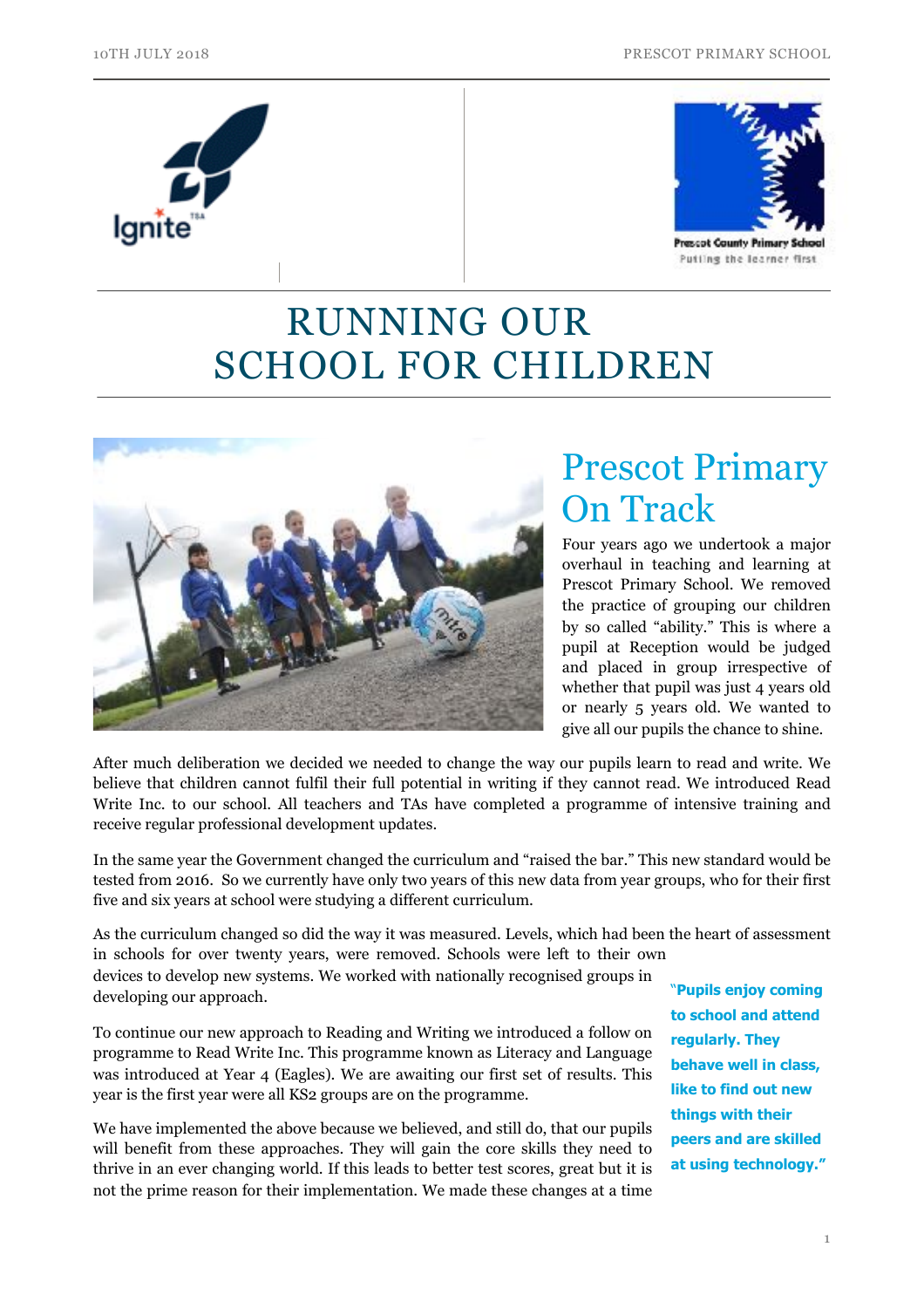of great uncertainty and the easy route would have been to invest heavily in Year 6 and coach to the test. We believe our pupils deserve more than that. Schools should be far more than exam factories.

We have achieved a huge amount. Yes it's not perfect, yes it's not finished, and yes we want to improve further, don't all schools? But we have made huge progress and will continue to do so. The first cohort to benefit from the new changes will be current Year 2 (Unicorns.) They will take their KS2 SATs in 2022. This is much more than a quick fix and we believe we are on the right track.

### More than a number

Please remember Ofsted see our children as little more than a statistic. They do not see the community our school provides or the kind, generous, creative individuals they are. They judge schools on a very narrow set of data generated from KS2 SATs results. Indeed there is a growing feeling that schools in areas like ours are penalised by a system that values attainment over effort. Throughout their primary school education, children are put through a system based on high-stakes testing.

Surely learning is about more than getting a perfect score on a test? The Government's focus on testing children and collecting data forces teachers to 'teach to the test', leaving children with an experience of school which is so much worse than it could be. At Prescot Primary we believe that education can be far more than that. We want our children to love school, love learning and to leave us with a sense that they can not only survive in the real world but change it.

### Early Years

We believe that the success of any school is rooted in its Early Years. This is the time we can have our greatest impact and reduce the need for intervention further on in the school. Two years ago we embarked on a programme (at a time of diminishing budgets) that increased our staffing ratio to at least the equivalent of private settings. More skilled staff, means more high quality interactions for our children. This coupled with precision teaching of phonics through Read Write Inc. is showing great promise. "Children attaining a good level of development has been broadly in line with expectations for the age group."

Our Early Years learning environment consists of "large, bright, wellresourced classrooms and outdoor learning and play areas which celebrate children's work and stimulates their interests." We pride ourselves in ensuring our children recognise their achievements and our learning environment reflects their needs and interests. "Staff have very high expectations" of our children and we are proud that our children were recognised for being "inquisitive," "cooperative" and who behave "sensibly and safely."

#### **"Children get off to a flying start."**

"They benefit from an engaging curriculum which stimulates their interests and ensures their rapid progress."





**"All aspects of the leadership and management of the early years provision, including teaching and children's behaviour and progress, are good. The early years leader and staff are trained well and have a firm understanding of how young children learn."**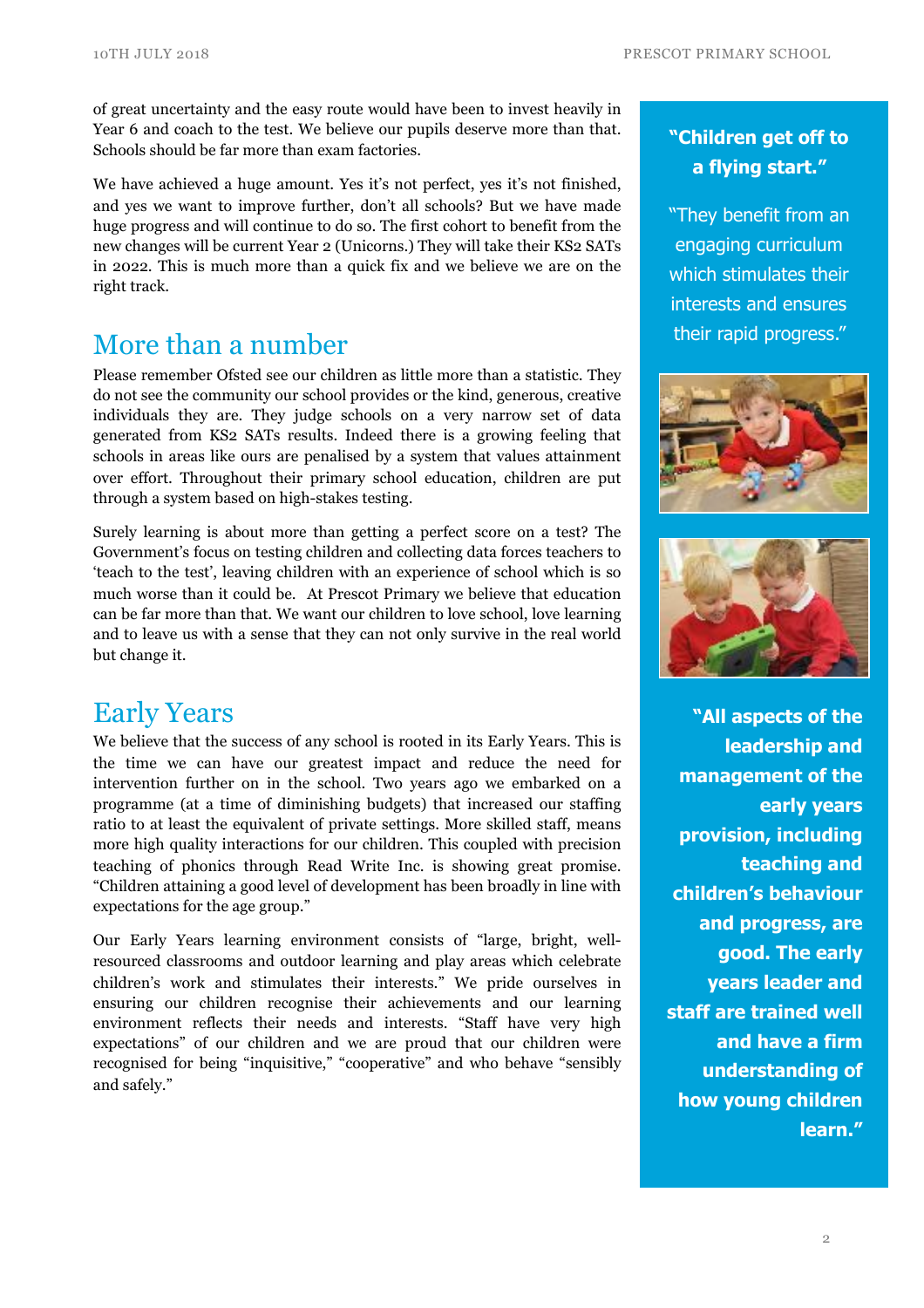







"Phonics is taught effectively. The school's current focus on reading is generating a sense of excitement and rapidly improving pupils' reading and comprehension skills."

## Positive Parents

"Parents are very positive and are highly complimentary about the school. They say that their children are safe, well looked after and progressing well." Thank you for your support. Everyone who works at our school appreciates this and we know the education of your children is a team effort.

## Proud Pupils

"Pupils enjoy coming to school and attend regularly. They behave well in class, like to find out new things with their peers and are skilled at using technology."

We are proud of our pupils too. They are great ambassadors for the school, you and Prescot as a whole.

"In Prescot Primary School, pupils execute their responsibilities, including as reading champions and sports leaders, in earnest. They are determined to serve their school well and do their best."

# Safe Children

Our safeguarding procedures are effective. "Staff are well trained and ensure all pupils are safe from harm. Effective systems are in place to record any concerns raised by staff. All concerns are reported quickly to appropriate authorities and parents as necessary."

"Pupils know how to stay safe while online. Older pupils are aware of the potential dangers of surfing the internet. Pupils say they feel safe in school. They know that they can talk to any adult, secure in the knowledge that their concern will be taken seriously and dealt with swiftly."

### Well behaved

"Leaders and teachers focus on developing pupils' independence and freedom of choice. Pupils are attentive. Their good, considerate behaviour ensures that Prescot Primary School is a peaceful and purposeful place, where all enjoy learning. Most pupils are passionate about learning and want to do well."

**"Pupils' progress……is heading in the right direction this year…. Year 6 pupils are furnished with the necessary skills and abilities for their learning in Year 7. "**